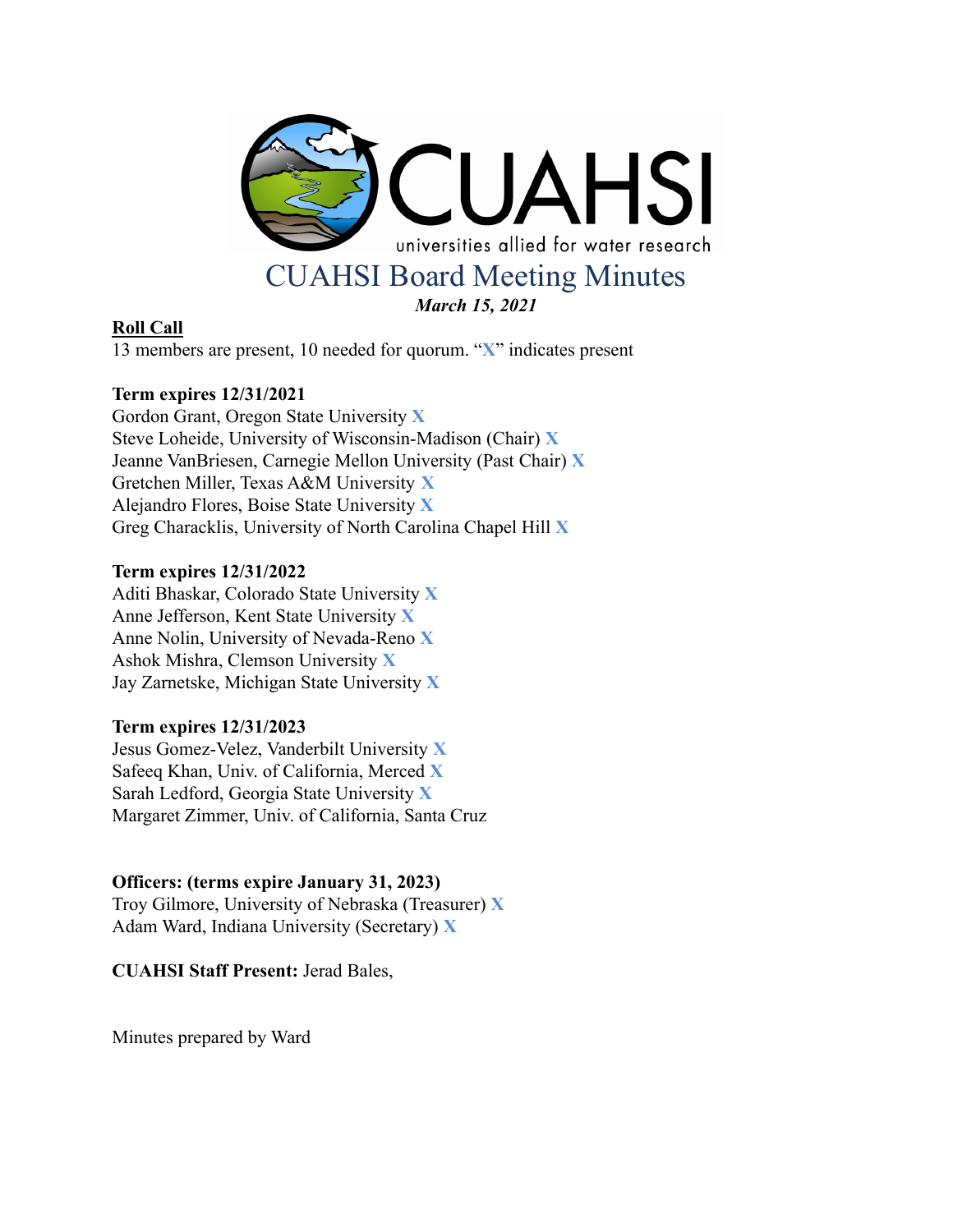## **2021-03-15**

#### 12:00 EST Call to Order

- 1. Executive Director update
	- a. Bales reported that the Bylaws revision vote was passed. The vote has been tallied and certified by Ward. CUAHSI staff will announce this to the membership, and Bales will be working on logistics of upcoming activities and necessary policy changes in response to this.
	- b. Bales reported attendance of about 80 people to a workshop aimed at creating short video content about scientific advances. He noted CUAHSI is hosting a virtual LTAW event in the coming month, which will highlight the LTAW winners from last year.
	- c. Bales reported that a vendor has been selected and a contract signed with a vendor for developing the new CZ network website. He reported Lautz will give a CyberSeminar on 5-April, and the catchment science webinar series has been extremely popular with the community. Bales reported the CZ Hub, NAGT, and the CZ RCN are hosting a series of webinars called 'critical conversations'.
	- d. Virtual summer institute participants have been selected.
	- e. CUAHSI is required to complete a technical review of data services in 2021, and this has been initiated with an external partner (TACC). The focus will be the HydroShare user experience.
	- f. Bales highlighted the 20-yr logo that will be used this year, and he is working with past directors on newsletter articles for the next year. He also invited current directors to contribute to these efforts.
	- g. Bales highlighted an article in the March newsletter featuring HydroShare, JupyterHub, and HydroLearn being used in a class to implement a new educational effort.
	- h. Bales reported June 11-14, 2023 for the 2023 Biennial meeting.
- 2. Board Chair update
	- a. Miller thanked the group for working to turn out the vote for the Bylaws revision.
- 3. Biennial update and plans
	- a. Gomez-Velez reported that the 2021 Biennial will be an entirely virtual event, with plans for an in-person event in 2023. He proposed a 2021 Biennial with two hours per day of content during the three day period that was scheduled for the biennial (July 19-21, 2021). This would include features talks, panel discussions, and awards would be given at the CUAHSI-AGU Hydrologic Sciences Meeting in 2022.
	- b. Miller noted a panel could have a 20-yr theme on the past, present, and future of CUAHSI as an organization, in addition to broadly hydrologic science.
	- c. The group discussed the structure of a panel, including suggested panelists and foci on a limited number of issues vs. a broader suite of topics spanning, for example, environmental justice and education.
	- d. The group discussed how to actively engage the community through icebreakers, pop-ups, gathertown, and other efforts.